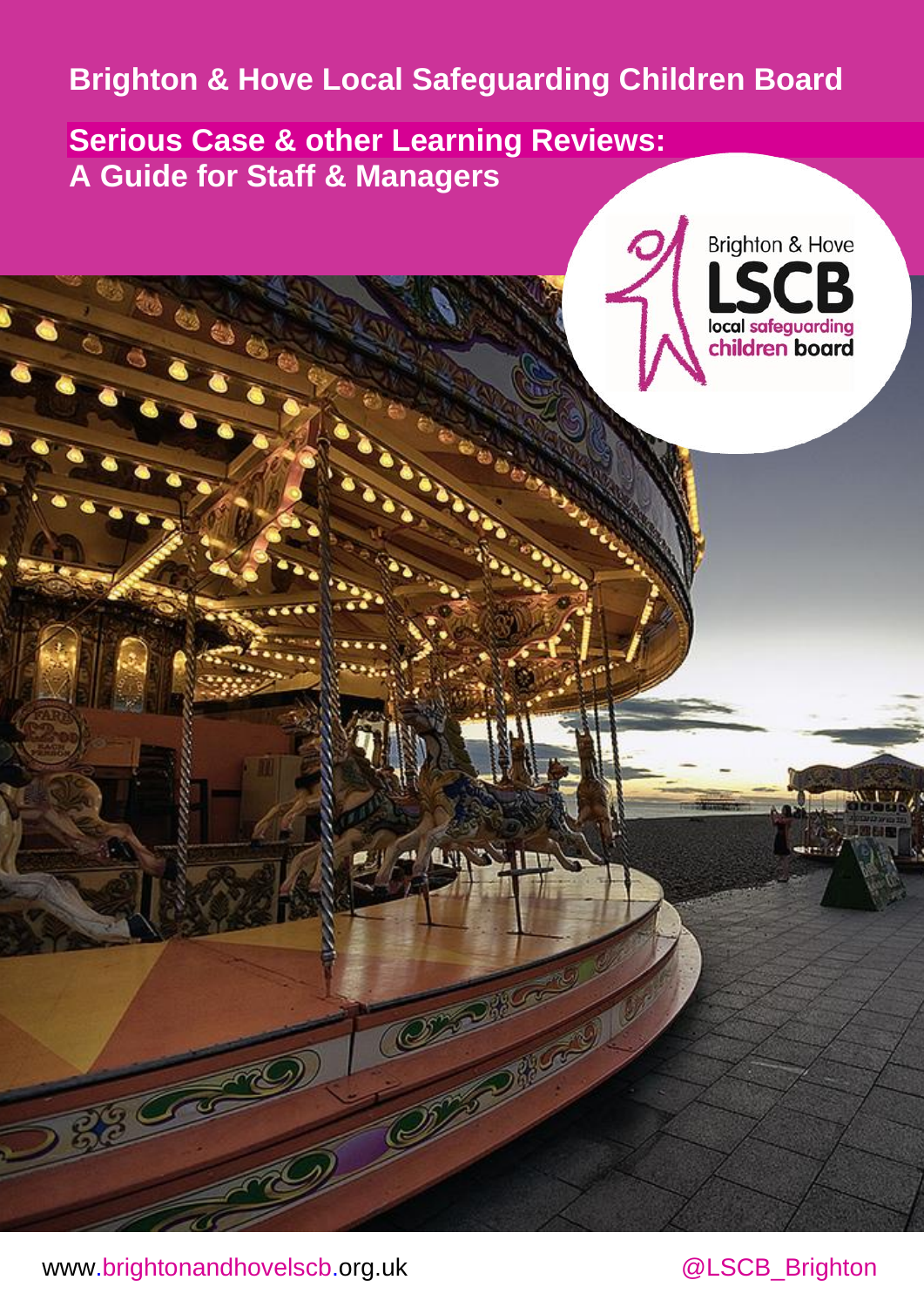#### **Introduction**

The death or serious harm of a child is a distressing event for everyone. When this then leads to inquiries being made about the work of professionals who were providing services to the child and family it can lead to staff understandably feeling very anxious. That is why it is important that all staff involved in the process of a Local Safeguarding Children Board (LSCB) Case Review (whether it be a serious case review - SCR, or a learning review - LR) into the death or serious injury of a child have a clear understanding about why the review has been requested, what it expects to achieve, what it involves, what is expected of them as professionals and how long, as far as can be predicted, it will take.

Serious Case Reviews are conducted throughout the country. In Brighton & Hove the LSCB have a Case Review Subcommittee. This oversees all arrangements for reviews. The subcommittee comprises of senior representatives from children's social work, education, health, police, legal services, and public health with the Board business manager and a lay member. When a 'case' is first bought to the groups attention, members firstly discuss whether or not it meets the criteria for a serious case review, as determined by statutory guidance [Working Together to Safeguard Children,](http://www.workingtogetheronline.co.uk/chapters/chapter_four.html#scr)  [2015.](http://www.workingtogetheronline.co.uk/chapters/chapter_four.html#scr) The group can suggest conducting a SCR on cases which do not meet the SCR criteria or are able to recommend another type of learning exercise. The final decision on whether to conduct an SCR rests with the LSCB Chairperson.

Involvement in a SCR case can be a very difficult and stressful experience for staff. It is important that those involved in the review process are kept informed about the progress of the review and the time scales involved. As part of the review there will always be a review team / steering group, or similar, which consists of senior managers from the agencies involved in the case – who themselves have had no direct contact or decision making responsibilities with the child or family subject to review. One of their roles is to be available, alongside, if it becomes necessary, the Lead Reviewer/s to answer any questions from staff about the process. It is also expected that support will be offered to staff through their usual line management arrangements and where possible direct from the LSCB via the business manager. They should also be offered counselling and other forms of support as necessary by their own agencies. Staff should discuss issues of support within their usual line management arrangements, highlighting to the LSCB, via the business manager if any problems accessing suitable support should arise.

The offer of support should be ongoing and able to be accessed at any time.

### **What is an LSCB case review?**

It is a multi-agency review of a 'case' or 'cases'.

The principles and framework for the management of **serious case reviews** are currently set out in Chapter 4 of the HM Government document [Working Together to Safeguard Children, 2015.](http://www.workingtogetheronline.co.uk/chapters/chapter_four.html#scr)

*Working Together* says the LSCB should always undertake a **serious case review** when abuse or neglect of a child is known or suspected; and either the child has died or has been seriously harmed and there is cause for concern as to the way in which Board partners or other relevant persons have worked together to safeguard the child.

As outlined above serious case reviews can be carried out on cases which do not meet the criteria or other learning reviews may be commissioned.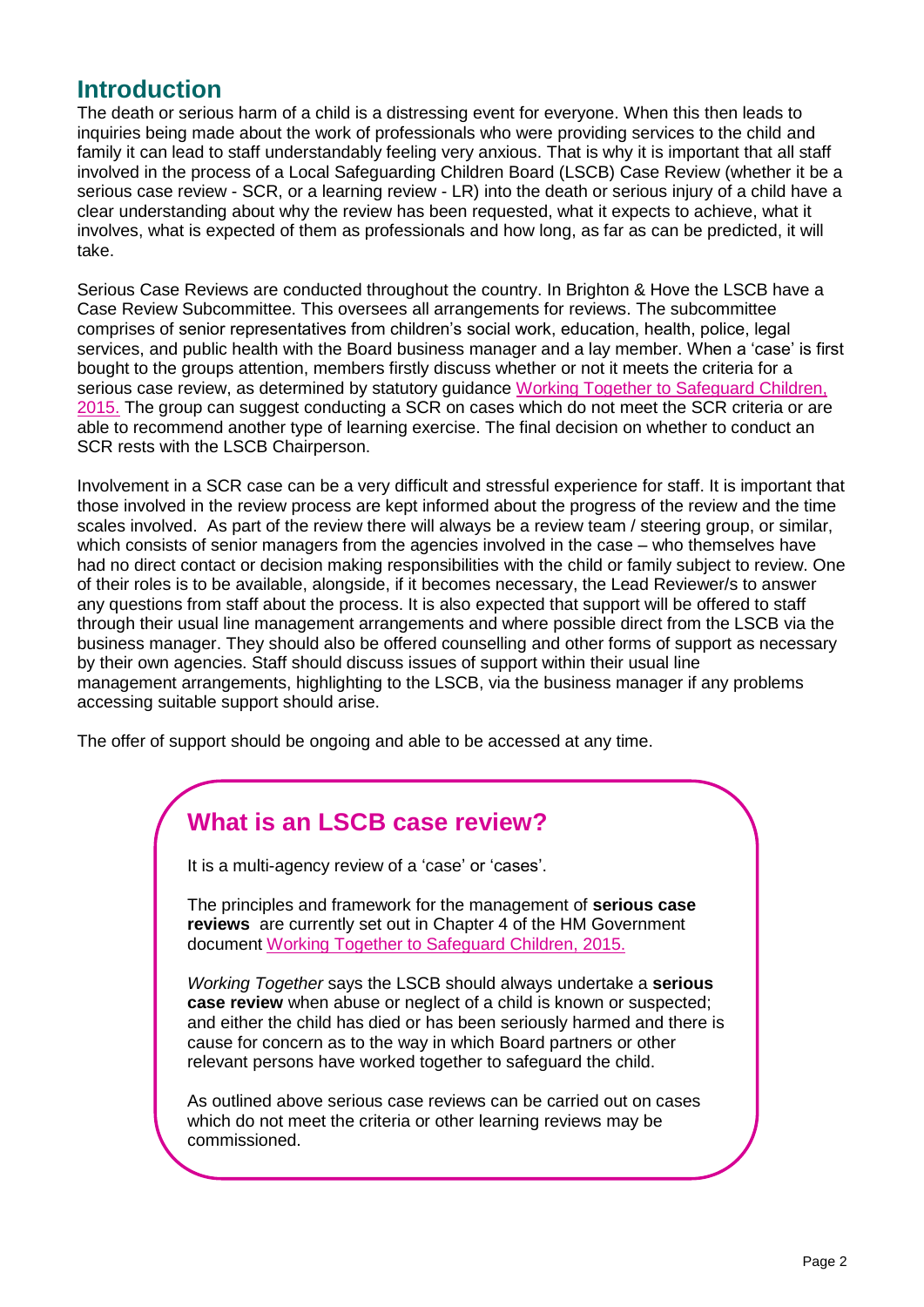### **What is the purpose and function of such reviews?**

The LSCB undertakes these reviews ultimately to learn lessons about how Board partners provide services and work together, so that we can continue to improve our child protection and safeguarding practices and the way we work with children and their families.

This can be done by a number of ways, so long as a 'systems approach' as advocated by Professor Munro in the [Munro Review of Child Protection](https://www.gov.uk/government/uploads/system/uploads/attachment_data/file/175391/Munro-Review.pdf) is used – *read the report from page 64: A systems methodology for case reviews and SCRs.* 

As a starting point all information about the child's/families' journey through the system is drawn together e.g key contacts with professionals. This helps to focus the review on looking at how events and relationships, both within the family and within the professional network, were understood and supports with identifying lessons that can be learned from the case to inform and improve professional practice in future.

Any review undertaken by the LSCB is not about looking for and apportioning blame. Reviews should always be an open and transparent opportunity to learn from practice, in order to improve multiagency working and outcomes for children.

The LSCB recognise that this learning inevitably takes place in a context where some staff involved may be experiencing high levels of upset. For example, they may have worked with the child/family over a number of years. The objective is to conduct a review that both acknowledges the importance of professional accountability and retains its sensitivity to the needs and feelings of all individuals involved. The LSCB cannot stress enough that support for staff involved should always be an integral and ongoing part of the process.

# **What is a systems approach?**

Up till relatively recently, reviews of cases often ended up blaming individuals for mistakes and failures. A system's approach concentrates not on judging people. Instead, by taking account of the situation they were in, the tasks they were performing, and the tools they were using etc, it focuses on understanding why someone acted (or did not act) in a certain way. It highlights what factors in the system contributed to their actions making sense to them at the time. Importantly, it also highlights what is working well and patterns of good practice.

#### **What does the review involve?**

There are several stages in the review process.

As discussed earlier on in this guidance the Case Review Subcommittee makes their decision against the criteria set out in *Working Together*. If the criteria are met, the group recommend to the LSCB Chairperson that a review should be undertaken and suggest some very initial lines of enquiry and the methodology for the review. The LSCB Chairperson considers the recommendation and makes a final decision, they are able to consult with other LSCB chairs in the country.

If a **serious case review** has been commissioned all CEOs of Board Partner agencies are alerted as are Ofsted, the Department for Education and the National Panel of Experts. At this point case files in all agencies that worked with the family are secured. In cases where work with the family is continuing, copies must be made of the record so that the work can continue. CEO's do not tend to be notified of other types of reviews, but this is agreed on a case by case basis.

Lead Reviewer/s are then appointed, and senior managers from partner agencies are invited to join a review team or steering group. They draft the terms of reference / scope of review to identify particular areas/issues that should to be addressed by the review. All agencies involved identify a professional to undertake a chronology. Whilst these are collated all frontline staff who have worked with the child/ family (and as far as is known at the time, their managers) are notified of the review and terms of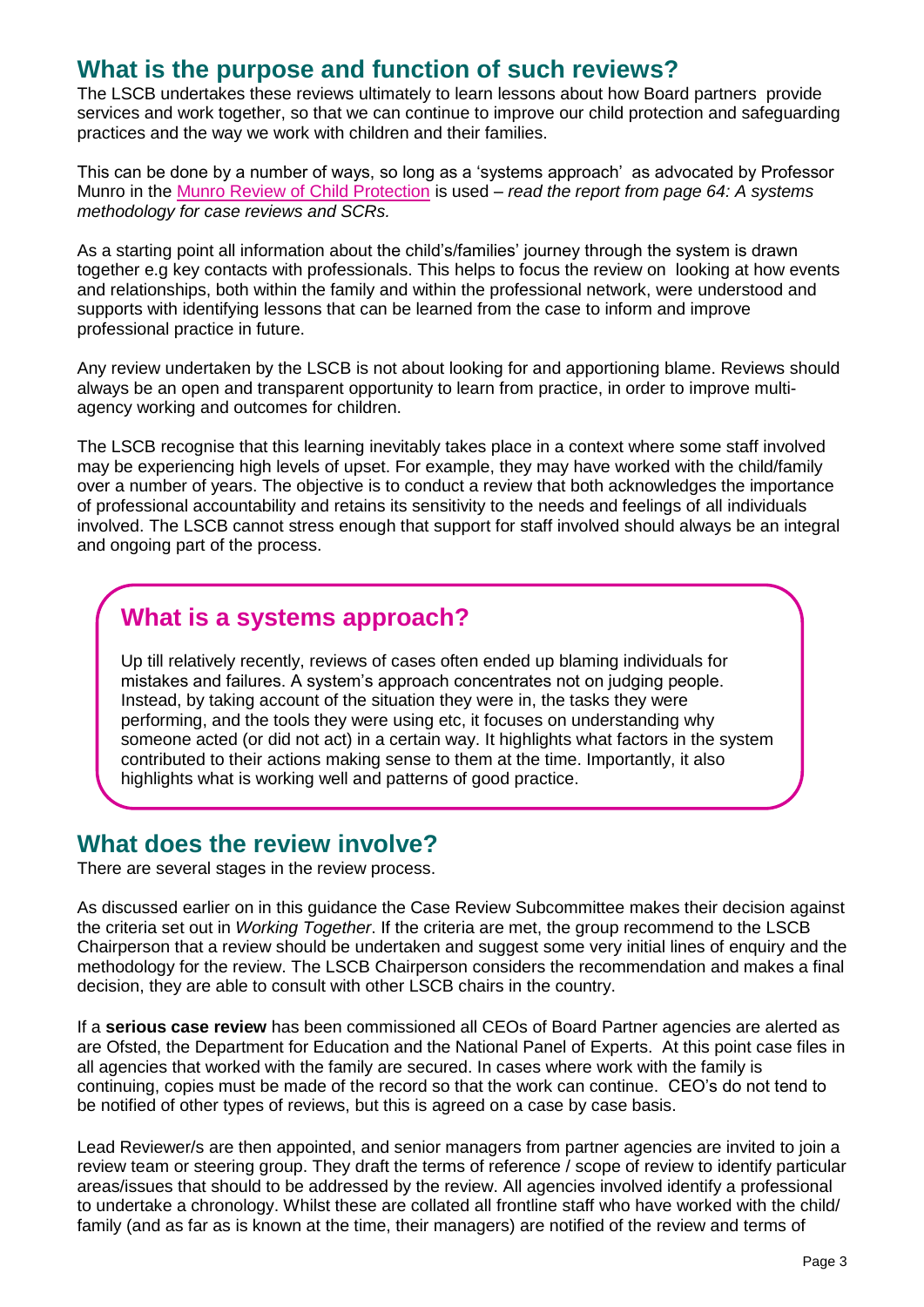reference/ scope shared so they understand the focus of the review and any meetings dates to be diarised.

As part of the review it may become necessary for the reviewer/s to speak directly with staff. The purpose of this is to gain as full a picture as possible of the events that have taken place and the perceptions and views of staff and the context in which decisions and actions were taken. Prior to this the reviewer/s will have read case files and other relevant documentation and records and will have several areas they want to explore. Staff can also raise areas they wish to bring to reviewer/s attention.

Family, and in some cases friends, are invited to contribute to the review in any way they feel able to do so. Whether this be in the form of a written contribution or meeting with the reviewer/s. Careful consideration is given to speaking with siblings, based on their age and appropriateness of initiating contact.

The lead reviewer/s, supported by the review team / steering group, complete a report which must be written as per conditions set out in Working Together – *see What does the final product look like?* This is first presented to the Case Review Subcommittee for their consideration ahead of an Extraordinary Meeting of the LSCB being called. See page 5.

# **How does the review relate to disciplinary action?**

The two processes are separate. Each agency has their own disciplinary process.

The objective of the review is to improve inter-agency working and to ensure that the agencies, which make up the LSCB, are accountable for the quality of their work in relation to children and families.

#### **Who can staff talk to about the review and how are they supported?**

It is very important that staff feel supported during a review process, particularly a serious case review process. The usual confidentiality rules apply with regard to not discussing the details of a case outside of work. If there is a police investigation there may be further restrictions, see below. However, staff are encouraged to discuss the case with their team and manager and other colleagues and professionals involved in the case.

Where there is a death or the child has suffered serious harm staff may wish to express their sympathy to the family. Staff who provided a service to the child/family may wish to hold some form of memorial service if a child has died. It is important that staff feel able, as much as is possible, to communicate with the family as usual. If in any doubt staff should seek support from their managers.

Staff should receive support from their line managers and their individual agency throughout the process. Most agencies have support/counselling services available that staff are encouraged to access.

Staff should be kept informed of the progress of the review through the LSCB. At least two staff meetings at the beginning and end of the review process will be convened by the LSCB, and at other times as necessary. This is to ensure staff are fully aware of the terms reference / scope of review at the beginning and clear about the outcome and recommendations at the end. On completion of the review staff will be made aware of its contents and recommendations. This is usually done via an LSCB arranged feedback session with all staff involved and the lead reviewer/s plus members of the review team/ steering group.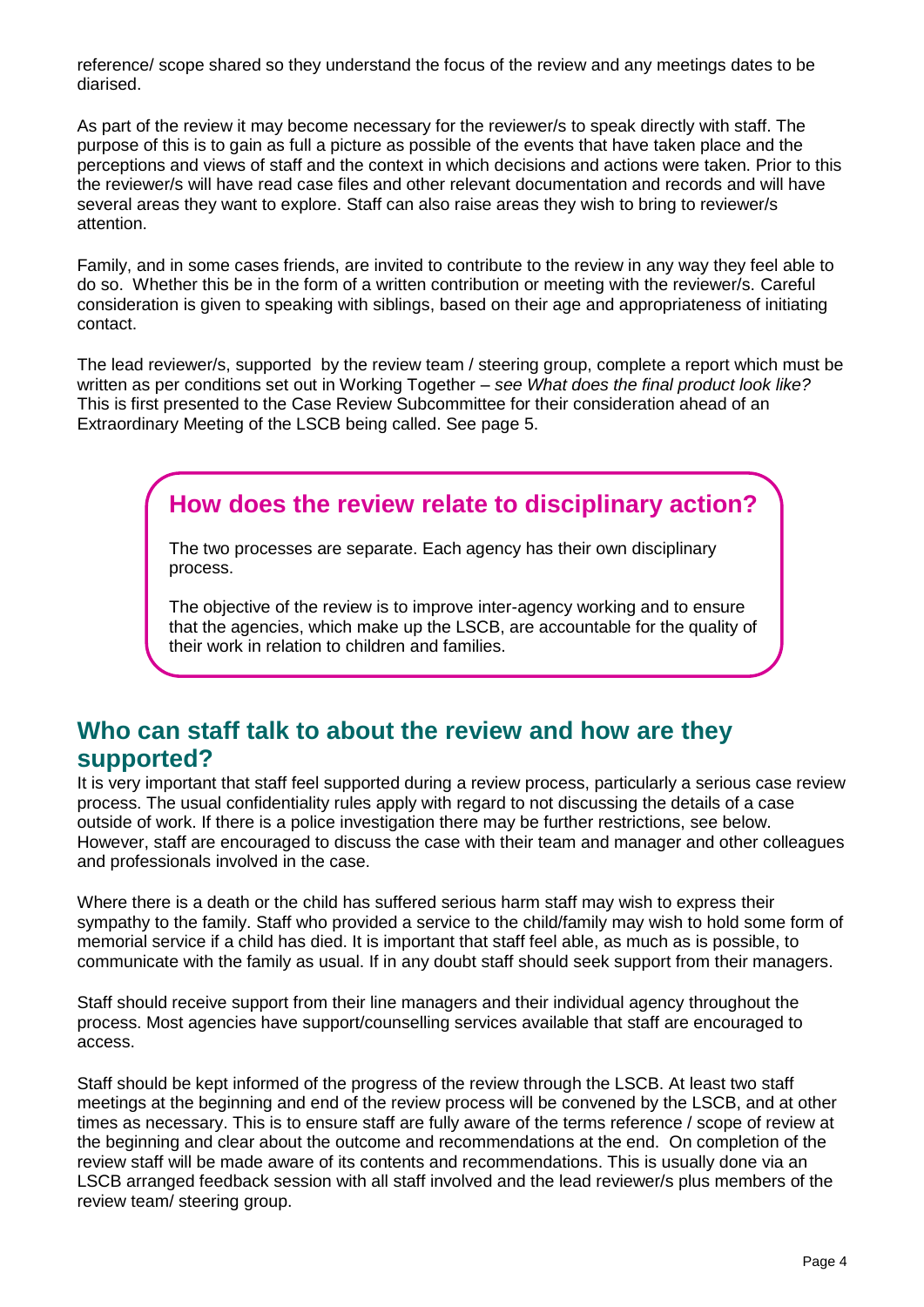# **If there is a police investigation am I still allowed to talk about it?**

If there is a police investigation it may mean discussion of the actual incident and/or run up to the incident is not appropriate or permitted. If this is the case please seek advice from the LSCB business manager. It is important to note that a police investigation is a moving process and it may be at one point in time staff are advised not to discuss the case amongst themselves but at a later date this advice might change. It is therefore important to check throughout the process and seek advice from the LSCB business manager.

#### **How long does a review take?**

As per *Working Together*, the LSCB aim for completion of an SCR within six months of initiating it. If this is not possible (for example, because of potential prejudice to related court proceedings), every effort is made while the review is in progress to: (i) capture points from the case about improvements needed; and (ii) take corrective action to implement improvements and disseminate learning.

How long reviews take depend on a number of factors, e.g number of staff, any parallel proceedings i.e coronial, engagement with families etc.

### **What does the final product look like?**

Final reports will:

- provide a sound analysis of what happened in the case, and why, and what needs to happen in order to reduce the risk of recurrence;
- be written in plain English and in a way that can be easily understood by professionals and the public alike; and
- be suitable for publication without needing to be amended or redacted. The child will usually be given a pseudonym to protect their/family identity. The identity of staff is only known by the review team/ steering group and the lead reviewer/s.

An example of a Brighton & Hove LSCB SCR can be read [here](http://www.brightonandhovelscb.org.uk/scr-liam/)**.** 

#### **Who will see the report?**

All reviews of cases meeting the SCR criteria will result in a report which is published and readily accessible on the LSCB's website for a minimum of 12 months. Thereafter the report is made available on request.

This is important to support national sharing of lessons learnt and good practice in writing and publishing SCRs. From the very start of the SCR the fact that the report will be published is taken into consideration.

SCR reports need to be written in such a way that publication will not be likely to harm the welfare of any children or vulnerable adults involved in the case.

LSCBs will publish, either as part of the SCR report or in a separate document, information about: actions which have already been taken in response to the review findings; the impact these actions have had on improving services; and what more will be done.

When compiling and preparing to publish reports, LSCBs have to consider carefully how best to manage the impact of publication on children, family members and others affected by the case. LSCBs must comply with the [Data Protection Act 1998](http://www.legislation.gov.uk/ukpga/1998/29/contents) in relation to SCRs, including when compiling or publishing the report, and must comply also with any other restrictions on publication of information, such as court orders. The timing of publication always needs to have due regard to the impact on any ongoing legal proceedings, including any inquest.

We must send copies of all SCR reports, including any action taken as a result of the findings of the SCR, to Ofsted, DfE and the national panel of independent experts.